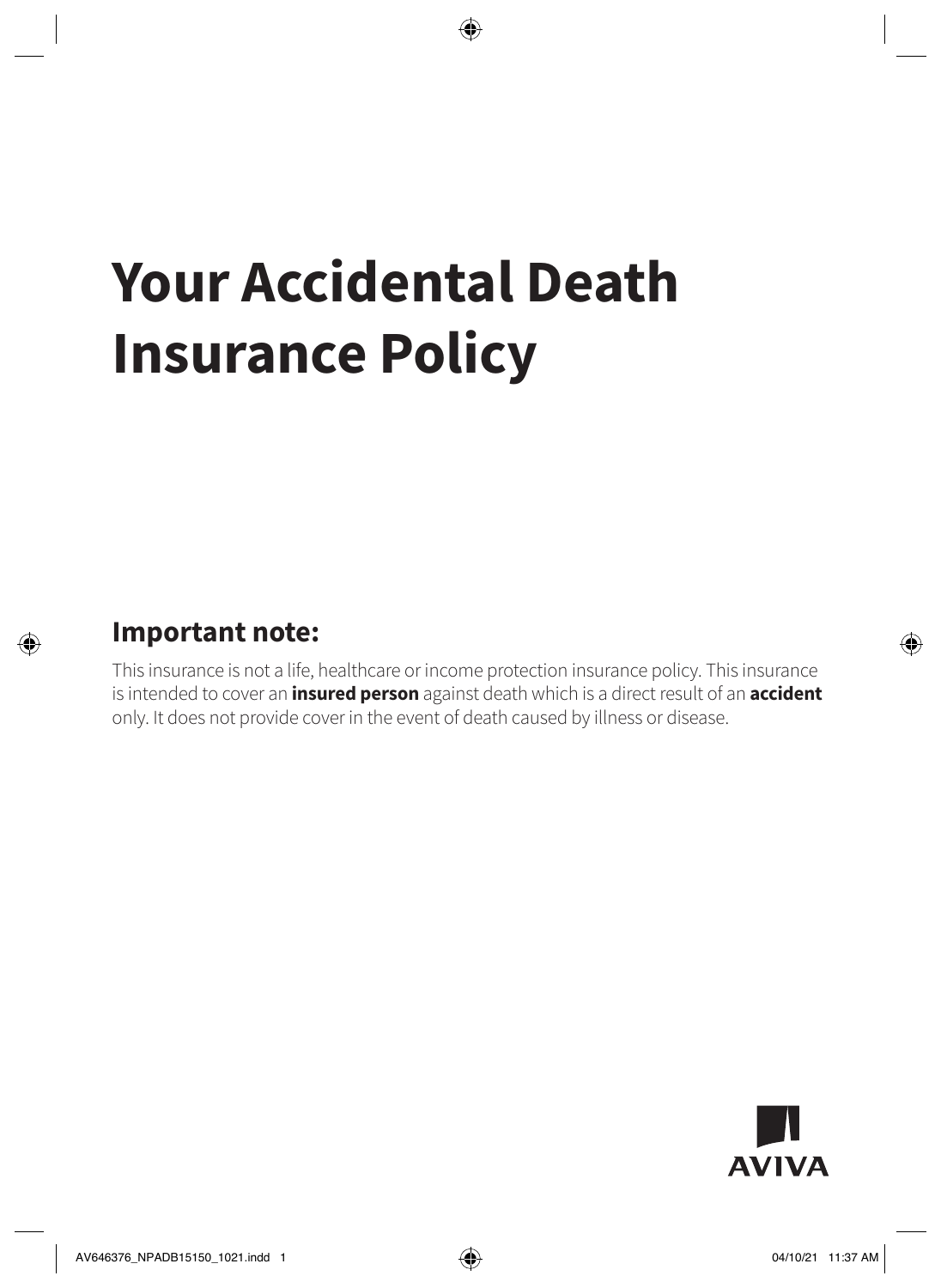# **How to get in touch**

**You** can write to **us** at:

Aviva PO Box 3553 Norwich NR1 3DA

### **To make a claim or check progress on a claim call us on 0800 051 5175**

Call **us** as soon as possible between 9am and 5pm Monday to Friday (excluding public and bank holidays).

A claims adviser will register the claim and provide guidance and support. The 'How to make a claim?' section explains everything you or the executor(s)/administrator(s) of **your** estate will need to know.

Alternatively, please email **us** at: [hcpamoa@aviva.com](mailto:hcpamoa@aviva.com)

### **For anything else call us on 0800 158 3993**

If **you** have any questions or want to make any changes to **your** insurance call **us** between 9am and 5pm Monday to Friday (excluding public and bank holidays).

Alternatively, **you** can email **us** at: [paadmin@aviva.com](mailto:paadmin@aviva.com)

### **Please note:**

- When writing or sending an email, please help **us** by quoting **your** policy number. **You** can find this on **your** policy schedule.
- For email correspondence any details **you** submit will not be secure whilst being submitted.
- Calls to 0800 numbers from UK landlines and mobiles are free.
- For **our** joint protection telephone calls may be recorded and/or monitored.

### **Your cancellation rights**

**You** have the statutory right to cancel **your** insurance within 14 days from the day of purchase or the day on which **you** receive **your** policy documentation, whichever is the later.

If **you** cancel during this period, **you** are entitled to a full refund of the premium paid. If **you** have made a claim and then cancel within this period, **you** will receive a refund for the premium paid less a proportionate deduction for the time **we** have provided cover. If any premium is due up to the date of cancellation, **we** will collect this on the date outlined in **your** cancellation letter.

To cancel, please call 0800 158 3993 or write to Aviva, PO Box 3553, Norwich, NR1 3DA.

If **you** don't cancel in this period, **your** insurance will continue in force and **you** must pay the premium.

For **your** cancellation rights outside the statutory cooling-off period, please see the 'When this insurance will end' section.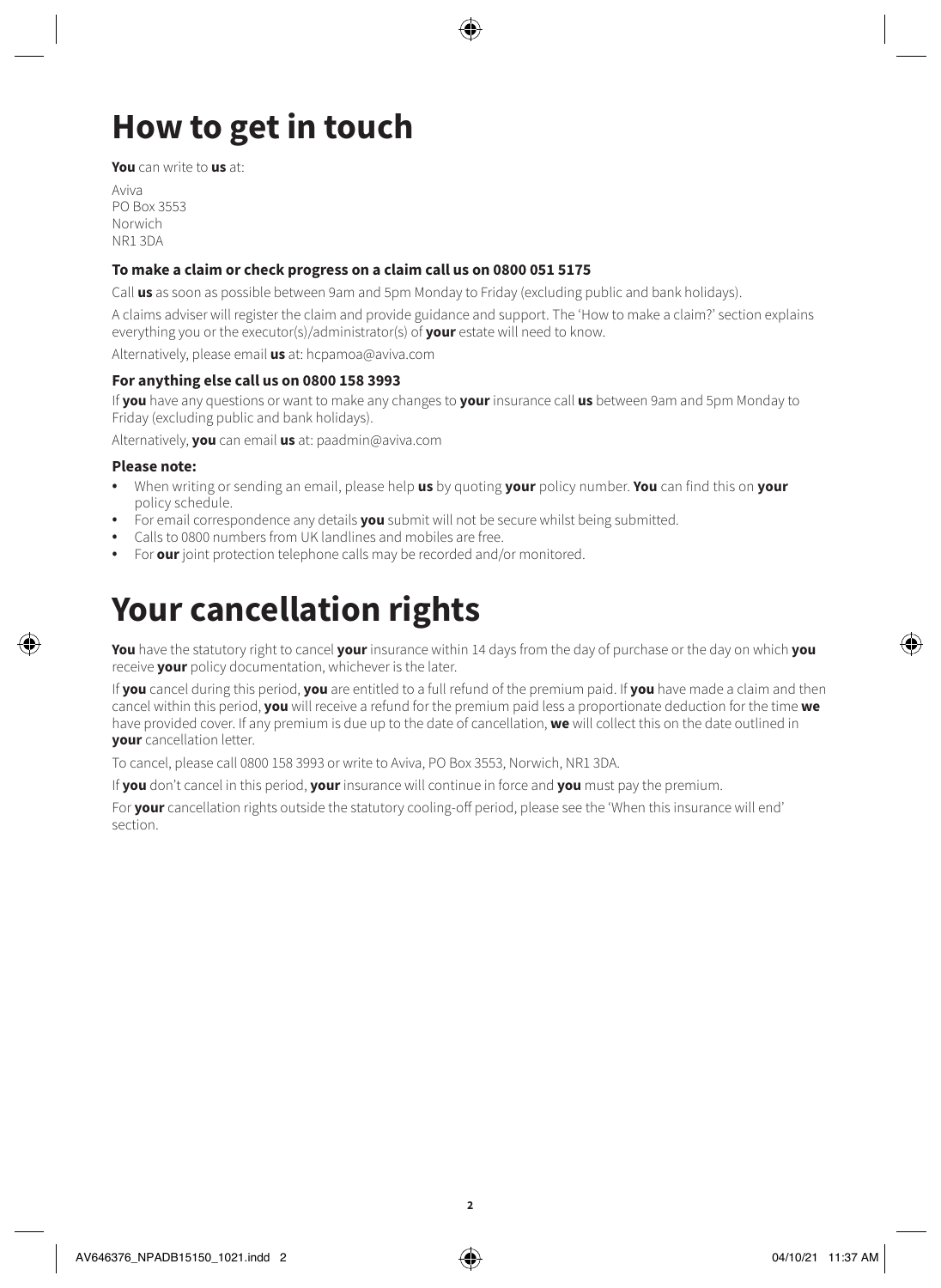### **Contents**

| How to get in touch                                               | $\overline{2}$ |
|-------------------------------------------------------------------|----------------|
| <b>Your cancellation rights</b>                                   | $\overline{2}$ |
| Your Accidental Death Insurance policy                            |                |
| The contract of insurance<br>٠                                    |                |
| • What this insurance does and does not do                        |                |
| What we mean by certain words                                     | 5              |
| What are you covered for?                                         | 5              |
| Am I eligible for this insurance?                                 | 6              |
| • Who can I cover on my insurance?                                |                |
| Important Notice - Information and changes we need to know about  | 6              |
| <b>Your cover</b>                                                 | 7              |
| How to make a claim                                               | 8              |
| Supporting information we may request<br>٠                        |                |
| • How the claim is paid                                           |                |
| <b>Payment of premium</b>                                         | 8              |
| Changes we can make to premium, cover and/or terms and conditions | 9              |
| When this insurance will end                                      | 9              |
| <b>Complaints procedure</b>                                       |                |
| <b>General information</b>                                        |                |
| <b>Data Protection - Privacy Notice</b>                           |                |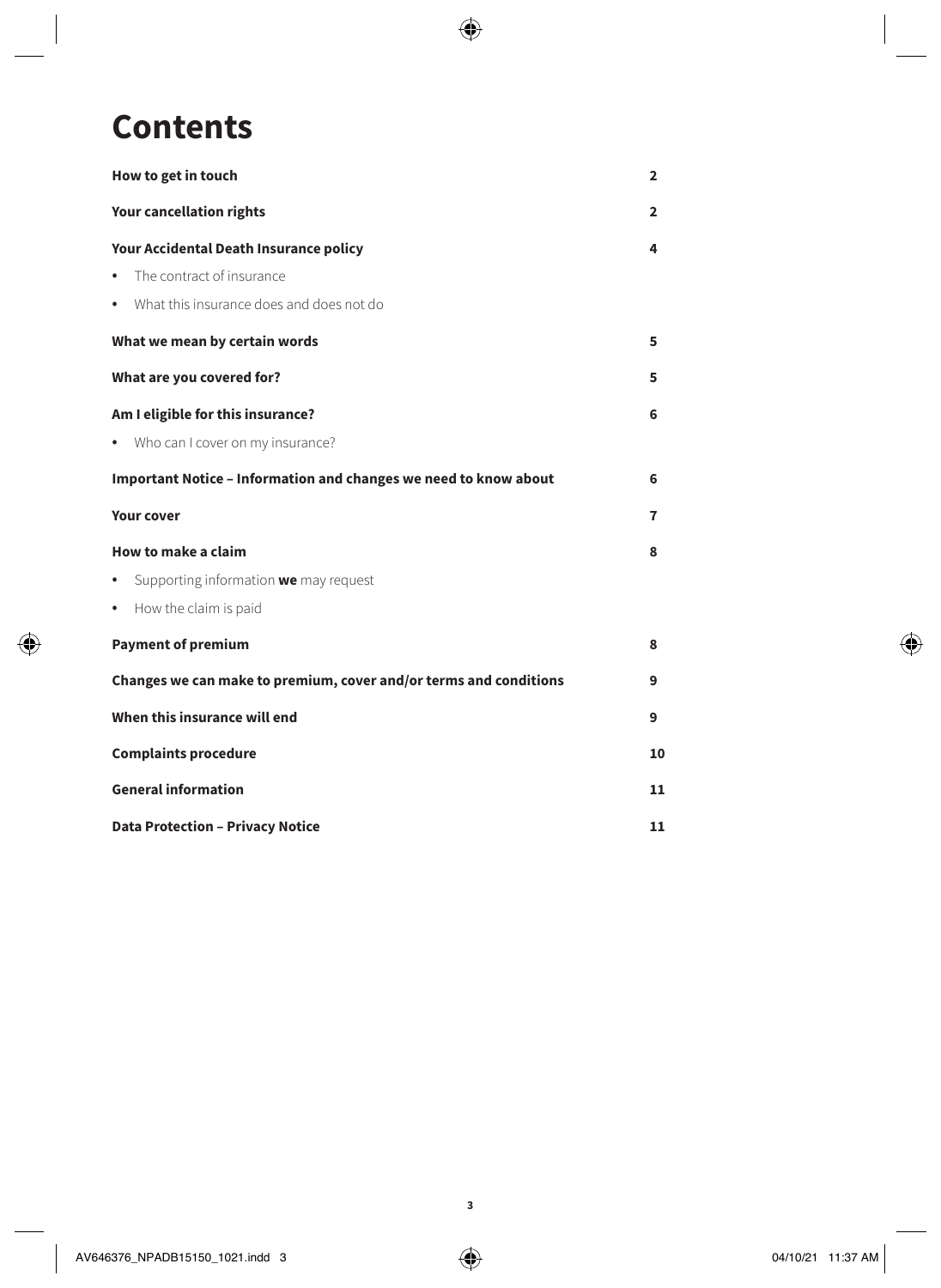# **Your Accidental Death Insurance policy**

Thank **you** for choosing this insurance.

This is **your** policy booklet which sets out the terms of this insurance cover. It tells **you** all **you** need to know about **your** Accidental Death Insurance. Details of the cover **you** have chosen are shown in **your** current policy schedule.

Please read this policy booklet and **your** policy schedule and familiarise yourself with the cover provided by this insurance and all the terms, conditions and exclusions that apply.

Please keep them in a safe place and make sure a relative or close friend knows where to find them.

If any of the details on **your** current policy schedule are incorrect or **you** need to advise **us** of any of the changes listed in the 'Changes we need to know about' section, please contact **us** straightaway and **we** will send **you** new policy documents with the correct details.

### **The contract of insurance**

This policy booklet and **your** policy schedule form the contract of insurance between **you** and **us**. Please read them and keep them safe.

In return for payment of **your** premium and subject to the terms, limitations and exclusions of this contract **we** will pay the benefit shown on **your** current policy schedule that apply at the time of the **insured person's accident**.

If any **insured persons** do not comply with the terms and conditions of the contract of insurance **you** may not be entitled to make a claim in respect of them.

### **What this insurance does**

If an **insured person** suffers an **accident** that directly results in their death this insurance will pay a lump sum benefit to their estate.

**We** explain what **we** mean by '**accident**' in the 'What **we** mean by certain words' section of this policy booklet. The details of the cover, terms and conditions and exclusions can be found in the 'Your cover' section.

**We** will pay any benefit due regardless of whether the **insured person** is covered by any other personal accident insurance.

### **What this insurance does not do**

This insurance is not a life, healthcare or income protection insurance policy. It does not provide cover in the event of death caused by illness or disease.

Full details of the cover, terms and conditions and exclusions can be found in the 'Your cover' section.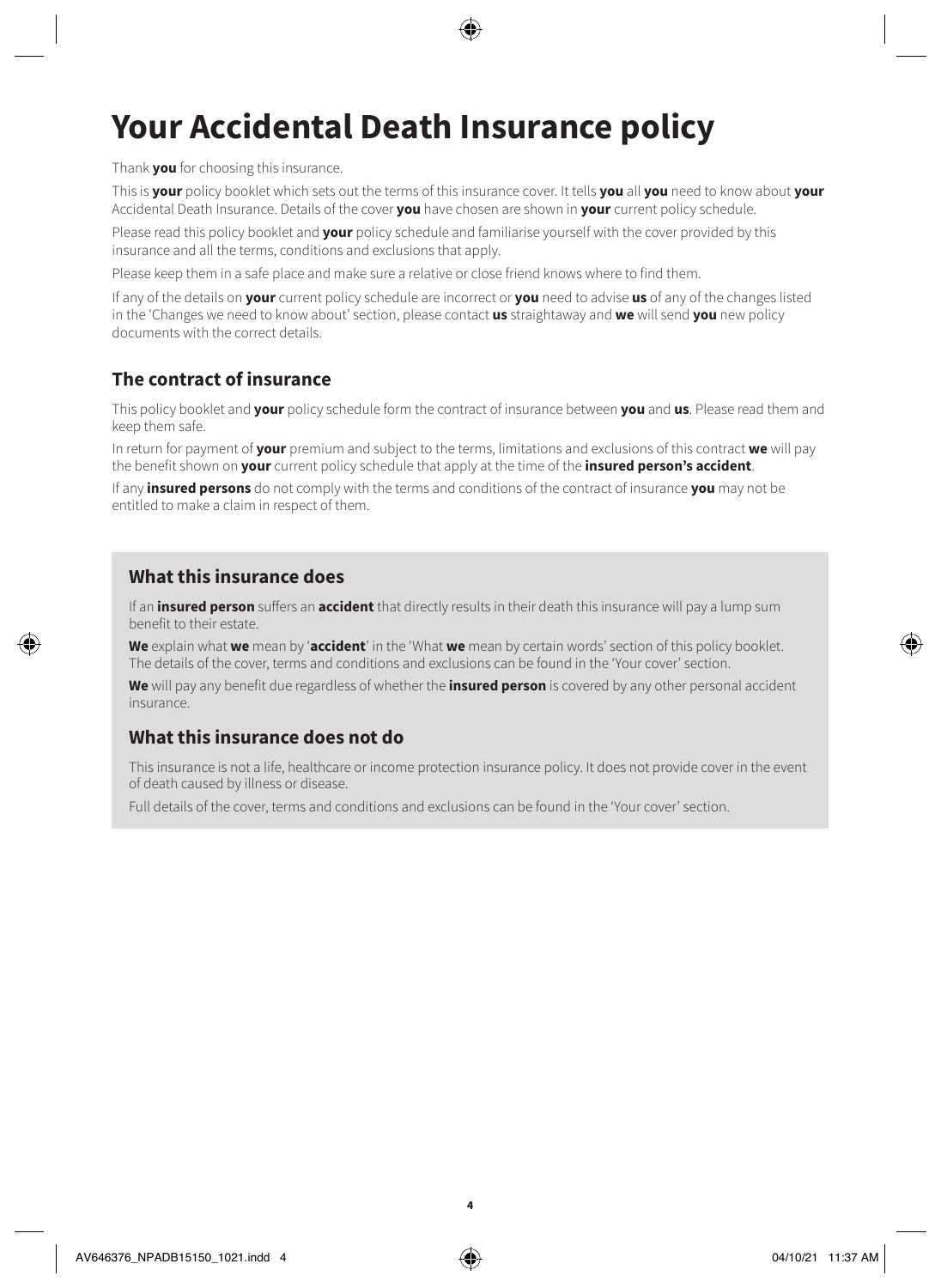# **What we mean by certain words**

Where **you** see the following words written in **bold** they have the following specific meanings

| 'Accident'           | means a single, unexpected, unforeseen and unintentional incident which is not a symptom of<br>disease or illness.                                                 |
|----------------------|--------------------------------------------------------------------------------------------------------------------------------------------------------------------|
| 'Doctor'             | means a qualified medical practitioner or specialist (other than an <b>insured person</b> or a<br>member of their family).                                         |
| 'Insured person'     | means you, and your partner if cover for partner is shown on your current policy schedule.                                                                         |
| 'Partner'            | means your husband or wife, domestic or civil partner who lives with you at the same address.<br>This does not include any business partners or associates.        |
| 'UK'                 | means England, Scotland, Wales, Northern Ireland, the Channel Islands and the Isle of Man.                                                                         |
| 'We', 'us' and 'our' | means Aviva Insurance Limited.                                                                                                                                     |
| 'You' and 'your'     | means the person who has been accepted by us for insurance, has paid or agreed to pay the<br>premiums and is named on the current policy schedule as Policyholder. |

### **What are you covered for?**

If an **insured person** suffers an **accident** which directly results in their death, **we** will pay the benefit shown on your current policy schedule. **We** will only pay a claim for an **accident** that happens after the start of the **insured person**'s cover. Please read the following examples to help you understand the cover this Accidental Death insurance policy provides. **We** tell **you** whether a claim would be successful or not and explain how and why **we** reached this decision.

### **Example 1 – Accident causing death – Claim would be paid**

Whilst driving, Mr Matthews skids on ice and crashes his car. Unfortunately, Mr Matthews later dies due to his injuries caused by the car crash.

After confirming that death was a direct result of an **accident** and none of the cover exclusions apply the claim would be paid.

#### **Example 2 – Death due to an illness – Claim would not be paid**

Whilst driving, Mrs Brown suffers a stroke and crashes her car. She is not seriously injured in the **accident** but unfortunately she does not recover from the stroke and dies.

This claim would not be paid because Mrs Brown's death is a direct result of the stroke not the injuries from the car crash.

#### **Example 3 – Illness causing an accident – Claim would be paid**

Whilst driving, Mr Patel suffers a stroke and crashes his car resulting in serious injuries. A medical professional confirms the stroke was quite mild and he could make a full recovery, however, unfortunately, Mr Patel later dies from his injuries caused by the car crash.

After confirming that death was a direct result of an **accident** and none of the cover exclusions apply the claim would be paid.

If **you** have any questions about any of the information in this section please call **our** customer helpline on 0800 158 3993.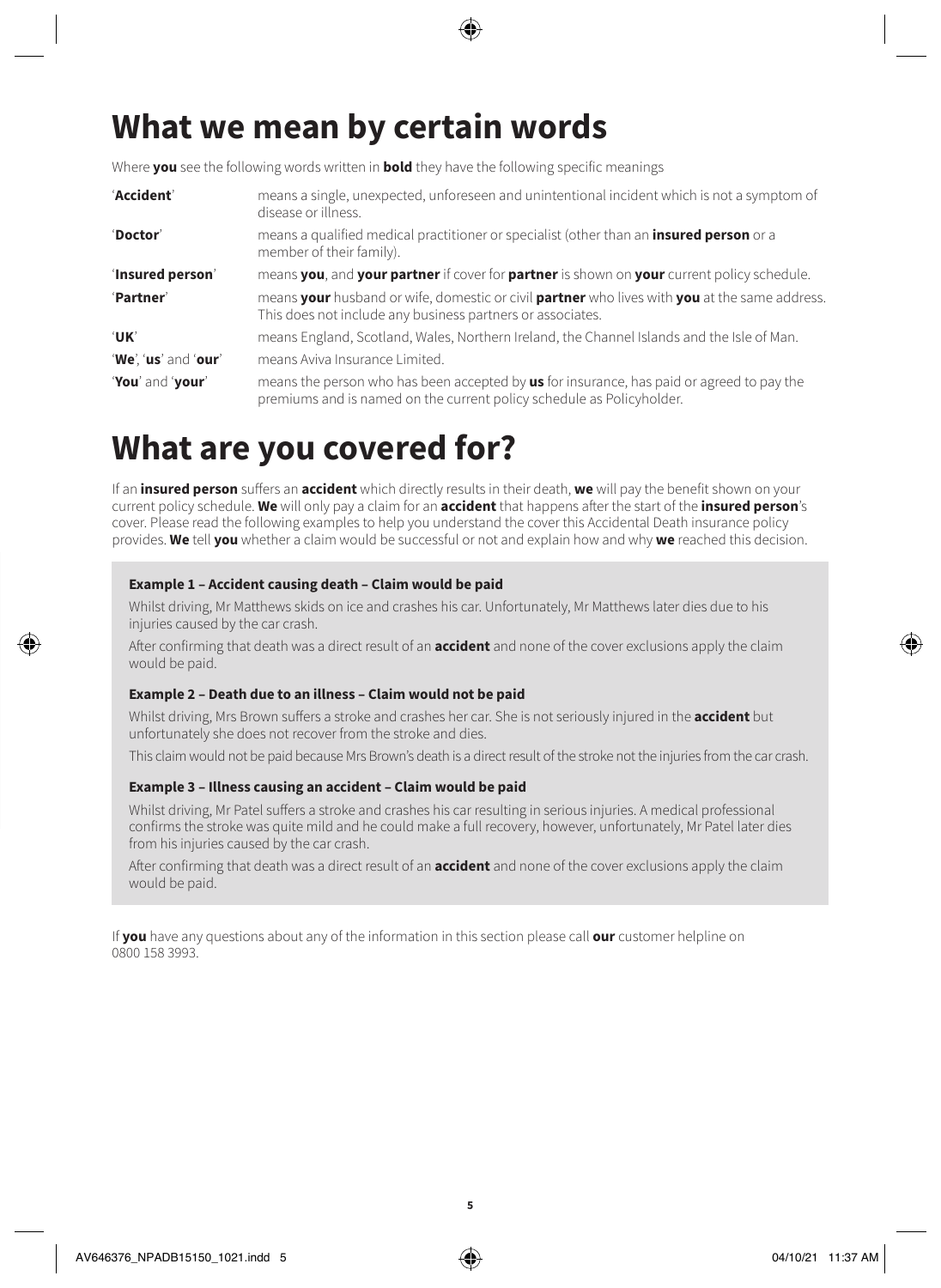# **Am I eligible for this insurance?**

**You** must make sure **you** can answer 'yes' to all of the following statements at the start of and throughout the period of **your** insurance.

If **you** answer 'no' to any of the following statements **you** must contact **us** straightaway as **you** are not eligible for this insurance and this may affect entitlement to claim.

- I am aged 18 years or over and under 85 years old
- My main private residence is in the **UK**

### **Who can I cover on my insurance?**

**You** can choose to add **your partner** to **your** insurance so they can also receive cover (as long as they are eligible and **you** pay the extra premium). This insurance does not provide cover for children.

For **your partner** to be eligible for this insurance, entitling **you** to make a claim in respect of them, **you** must make sure **you** can answer 'yes' to the following statements at the time they are added to **your** insurance and throughout the period of **your** insurance.

If **you** answer 'no' to any of the following statements **you** must contact **us** straightaway as they are not eligible for this insurance and **you** will not be entitled to make a claim.

- **Your partner** is aged 18 years or over and under 85 years old
- **Your partner** lives with **you**

### **Important Notice – Information and changes we need to know about**

**You** must take reasonable care to provide complete and accurate answers to the questions **we** ask when **you** take out and make changes to **your** policy. Please read any assumptions carefully and confirm if they apply to **your** circumstances. Keeping **your** details up to date is really important. **We** need to be told whenever any of the following occur:

- Any information on **your** current policy schedule changes.
- **You** want to add or remove a **partner** from **your** insurance.
- **Your** main private residence is no longer in the **UK**.
- **Your partner** no longer lives with **you**.
- **You** or **your partner** reaches age 85.
- An **insured person** dies.

When **you** inform **us** of a change, **we** will tell **you** if this affects **your** policy, for example whether the change will result in revised terms and/or premium being applied to **your** policy.

If **you** fail to provide complete and accurate information **we** may:

- cancel **your** insurance (please see the 'When this insurance will end' section for more information);
- refuse to pay any claim; or
- not pay any claim in full or the extent of the cover may be affected.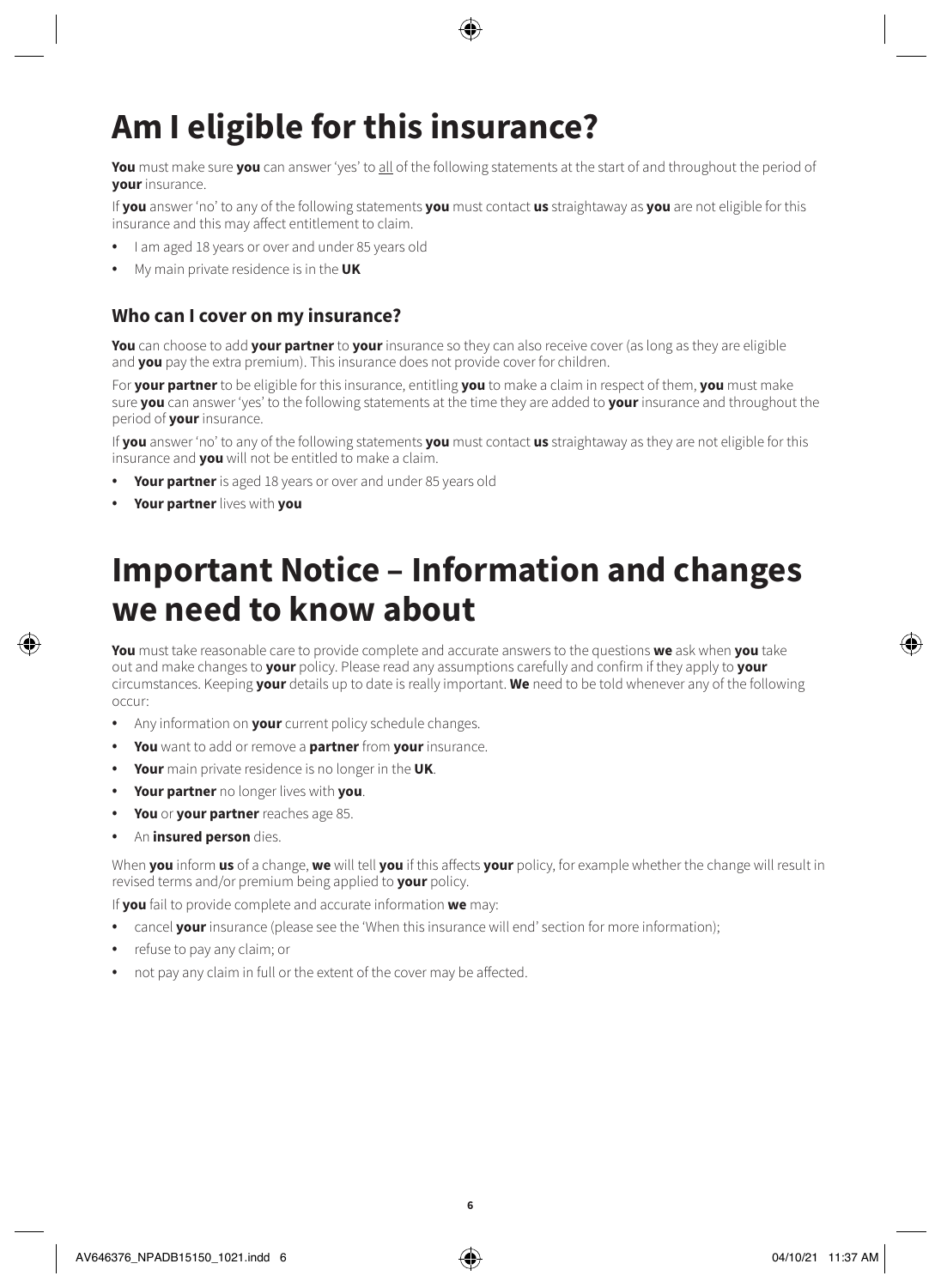# **Your cover**

### **What is covered**

**We** will pay the benefit shown on **your** current policy schedule if, as a direct result of an **accident** and independently of any other cause, an **insured person** dies within 24 months of the **accident** as a direct result of the injuries sustained.

To help **you** understand what **we** mean by an '**accident**' please refer to the 'What we mean by certain words' section earlier in this policy booklet.

#### **Disappearance**

If an **insured person** disappears and, after looking at all available evidence in respect of their disappearance, **we** are satisfied that their disappearance can be presumed to be due to their death as the direct result of an **accident**, **we** will pay the benefit as shown on **your** current policy schedule.

#### **What is not covered**

- 1. **We** will not pay any claim caused by:
	- illness or disease unless this is a direct result of the **accident**;
	- known side effects where medicines are taken correctly under medical supervision or guidance;
	- medicines taken incorrectly:
	- medicines for treating drug addiction;
	- known risks associated with a medical or surgical procedure.
- 2. **We** will not pay any claim resulting from an **insured person's**:
	- suicide, attempted suicide or deliberate self-inflicted injury;
	- reckless and deliberate exposure to known danger (except in an attempt to save human life);
	- use of drugs
	- consumption of alcohol to an extent that they suffer mental or physical impairment, which is the principle cause of the **accident**, or results in them doing something uncharacteristically reckless or dangerous;
	- participation in or acting as an accessory to any crime or attempted crime.
- 3. **We** will not pay any claim resulting from the **insured person** being in control of a motor vehicle and:
	- acting in a dangerous or reckless manner; or
	- drink or drug driving.
- 4. If **your** claim is in any way dishonest or exaggerated, **we** will not pay any benefit under this insurance or return any premium to **you** and **we** may cancel the insurance immediately and backdate the cancellation to the date of the fraudulent claim. **You** will have to return any benefits already paid in relation to the claim. **We** may also take legal action against **you**.
- 5. **We** will not pay for any consequence whatsoever which is the direct or indirect result of any of the following, or anything connected with any of the following, whether or not such consequence has been contributed to by any other cause or event:
	- (a) war, invasion, act of foreign enemy, hostilities or a warlike operation or operations (whether war be declared or not), civil war, rebellion, revolution, insurrection, civil commotion assuming the proportions of or amounting to an uprising, military or usurped power.
	- (b) any action taken in controlling, preventing, suppressing, or in any way relating to, (a) above.
- 6. **We** will not pay for any claim directly or indirectly caused by ionising radiation or radioactive contamination from nuclear waste or the radioactive, toxic, explosive or other dangerous properties of explosive nuclear equipment.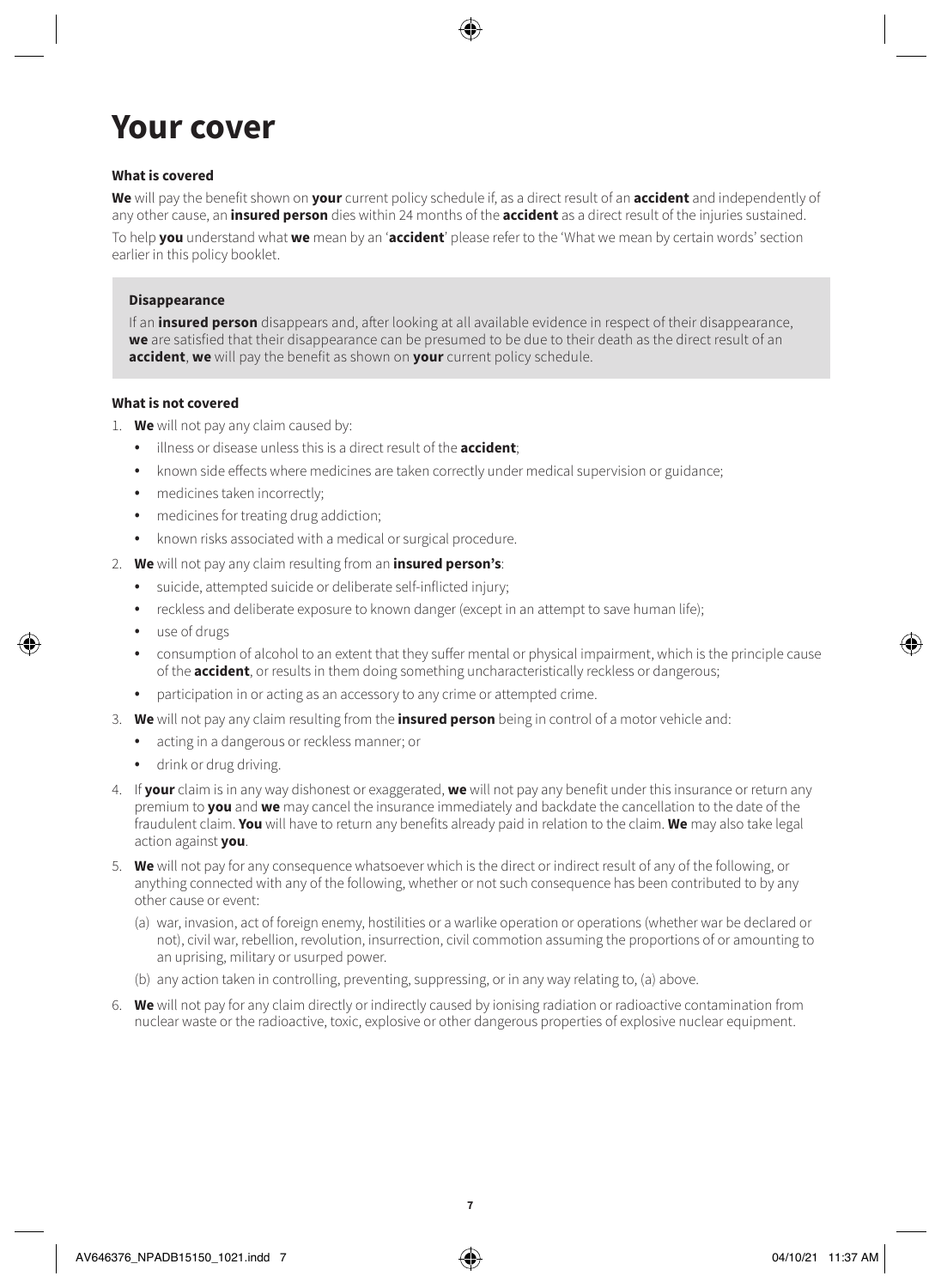# **How to make a claim**

It is important to register the claim as soon as possible by calling 0800 051 5175 between 9am and 5pm Monday to Friday (excluding public and bank holidays). Please quote the policy number.

- **We** may send out a claim form which needs to be completed and returned to **us**.
- **We** may also ask for a signed Form of Consent to enable **us**, where applicable, to contact the **insured person's doctor** and any hospital which may have treated them.
- Depending on the circumstances of the **accident we** may also ask for additional contact information, for example if the injury occurred at work **we** will ask for the **insured person's** employment details (name and address and payroll number), or if the injury was sustained as a direct result of a crime **we** will ask for details of the investigating officer.

### **Supporting information we may request**

As well as approaching healthcare and/or other professionals at **our** own cost, **we** may request further information or evidence to help **us** assess and/or validate the claim. If this is required, **we** may ask the claimant to provide this at their own cost. If the claim is accepted, the claimant must pay for the Grant of Probate or Letters of Administration to prove entitlement to receive the funds.

The type of information and evidence **we** need will depend on the circumstances of the claim. In all cases **we** will only ask for information which is relevant to the claim, the treatment an **insured person** received or their previous medical history.

### **How the claim is paid**

Claim benefit payments will be made directly to the executor(s)/administrator(s) of the **insured person's** estate. This means the policyholder will not automatically receive the claim benefit payment in respect of their **partner**.

**We** will ask for Grant of Probate or Letters of Administration to confirm entitlement to receive the payment before releasing the funds. Please see "Supporting information we may request" above.

### **Payment of premium**

The policy premium is payable monthly and the amount is shown on **your** current policy schedule. It is due on (or within 3 working days of) the first premium due date, as advised to **you** in **your** 'Confirmation of your Direct Debit instructions' document, and then on **your** chosen collection date each following month thereafter. If **you** do not pay the first premium, this insurance policy will not be valid.

Cover begins on the effective date shown on **your** current policy schedule, and **your** monthly period will continue for each full month thereafter. For example; if **your** effective date is 10th March, each monthly period will start on the 10th of the month and run until the 9th of the following month.

If **you** fail to pay any premium on the date it is due or, if applicable, when requested on a later date, cover will not be in force from the end of the last period for which **you** have paid. Following notification to **you** in the event of continued non-payment, **your** cover will not resume, and **your** policy will be cancelled. If the unpaid premium is paid when requested by **us**, cover will continue as if it had been paid on the due date.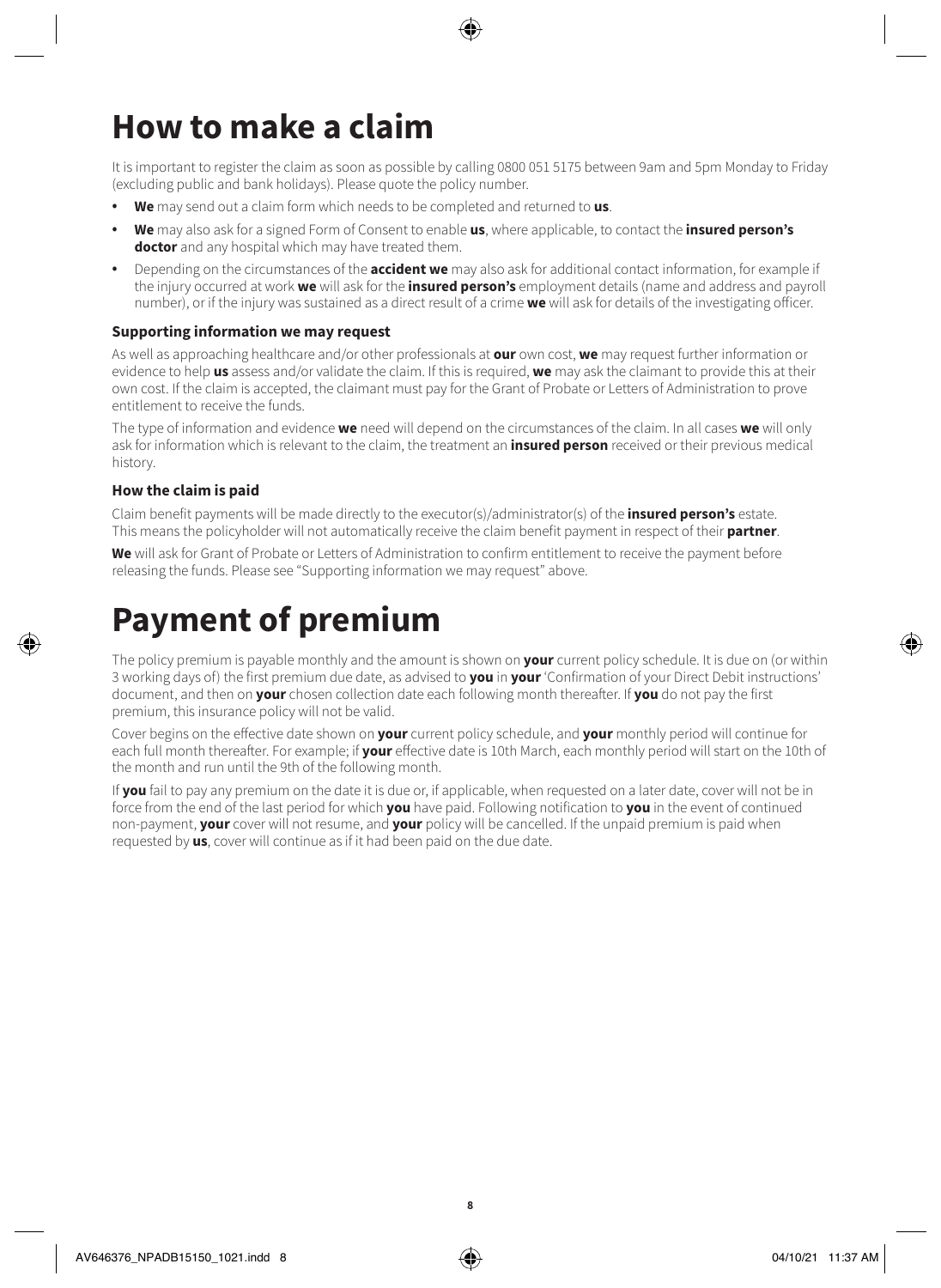### **Changes we can make to premium, cover and/or terms and conditions**

- 1. **We** can, after taking a fair and reasonable view, make changes to **your** premium, policy cover and/or terms and conditions of insurance to reflect changes in:
	- **our** expectation of the future cost of providing cover;
	- **our** expectation of the future costs of administering **your** insurance.

These changes will be notified to **you** in writing at least 45 days before they become effective. Premiums and/or policy cover may go up or down but **we** will not recoup past losses. If any change is made **we** will not make another for at least 12 months.

- 2. Additionally, **we** can, at any time and after taking a fair and reasonable view, make changes to:
	- **your** premium, cover and/or terms and conditions of insurance to reflect changes (affecting **us** or **your** insurance) in the law or regulation or the interpretation of law or regulation, or changes in taxation;
	- **your** cover and/or terms and conditions of insurance to reflect decisions or recommendations of an Ombudsman, regulator or similar person, or any code of practice, with which **we** intend to comply;
	- **your** cover and/or terms and conditions of insurance in order to rectify any mistakes that may be discovered or to make **your** insurance clearer and fairer to **you**.

These changes (together with the reasons for such changes) will be notified to **you** in writing at least 45 days in advance and there is no minimum period between changes.

Please note that **you** have the right to cancel **your** insurance at any time by contacting **us**. The 'How to get in touch' section at the beginning of this policy booklet tells **you** how.

# **When this insurance will end**

The cover provided by this insurance will end immediately in relation to all **insured persons** if any of the following happen:

- **you** reach 85 years of age;
- **your** main private residence is no longer in the **UK**; or
- **you** die.

If **your** insurance ends for any of the reasons above **you** will be entitled to a refund of any premium paid less a proportionate deduction for the time for which **you** have been covered. If any premium is due up to the date of cancellation **we** will collect this on the date outlined in **your** cancellation letter.

### **Your right to cancel**

Following the expiry of **your** 14 day statutory cooling-off period, **you** continue to have the right to cancel **your** insurance at any time. If **you** wish to cancel please call **us** on 0800 158 3993, email **us** at [paadmin@aviva.com](mailto:paadmin@aviva.com) or write to Aviva, PO Box 3553, Norwich, NR1 3DA. **You** will receive a refund for any advance premium paid less a proportionate deduction for the time **we** have provided cover. If any premium is due up to the date of cancellation **we** will collect this on the date outlined in **your** cancellation letter.

### **Our right to cancel**

**We** (or any agent **we** appoint and who acts with **our** specific authority) may cancel this insurance where there is a valid reason for doing so, by sending at least seven days written notice to **your** last known postal and/or e-mail address setting out the reason for cancellation.

Valid reasons include but are not limited to where:

- **our** investigations provide evidence of fraud or **you** have failed to give **us** complete and accurate information. In which case, **we** may cancel the policy immediately and backdate the cancellation to the date of the fraud or when **you** provided us with incomplete information.
- **we** have been unable to collect **your** premium, and following notification to **you**, there is continued non-payment. Please see the 'Payment of premium' section for more detail.
- **we** offer **you** an equivalent alternative product (which does not disadvantage **you**). In this event **we** will give **you** at least 45 days notice of cancellation; or
- **we** no longer provide this product and are not offering an equivalent alternative product. In this event **we** will give you at least 90 days notice.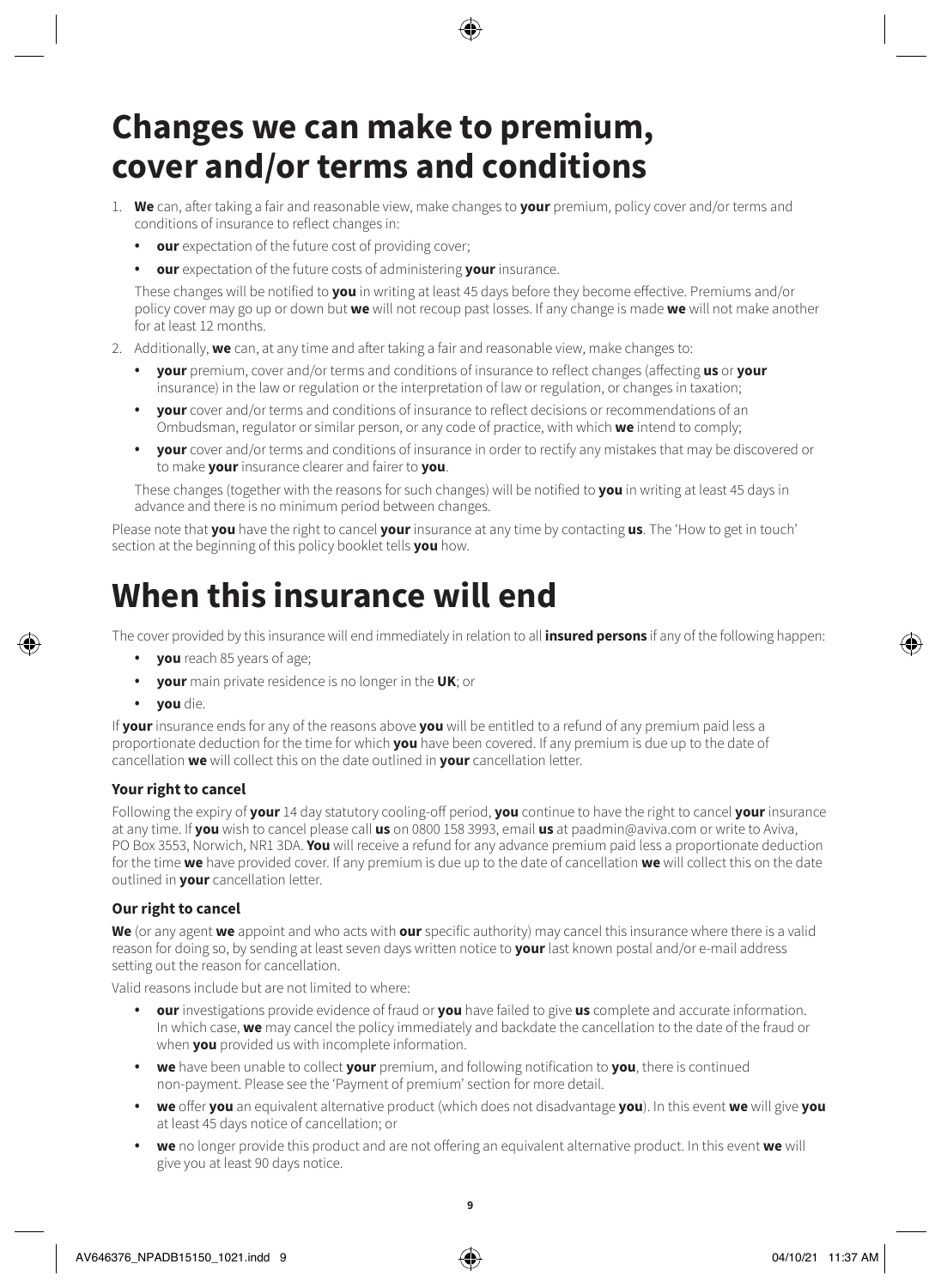If **we** cancel the insurance under this section, **you** will be entitled to a refund of the premium paid in respect of the cancelled cover, less a proportionate deduction for the time we have provided such cover, unless the reason for cancellation is fraud. If any premium is due up to the date of cancellation, **we** will collect this on the date outlined in **your** cancellation letter.

# **Complaints procedure**

### **Our Promise of Service**

**Our** goal is to give excellent service to all **our** customers but **we** recognise that things do go wrong occasionally. **We** take all complaints **we** receive seriously and aim to resolve all **our** customers' problems promptly. To ensure that **we** provide the kind of service **you** expect **we** welcome **your** feedback. **We** will record and analyse **your** comments to make sure **we** continually improve the service **we** offer.

### **What will happen if you complain**

- **We** will acknowledge **your** complaint promptly.
- **We** aim to resolve all complaints as quickly as possible.

Most of **our** customers' concerns can be resolved quickly but occasionally more detailed enquiries are needed. If this is likely, **we** will contact **you** with an update within 10 working days of receipt and give **you** an expected date of response.

### **What to do if you are unhappy**

If **you** are unhappy with any aspect of the handling of **your** insurance **we** would encourage **you**, in the first instance, to seek resolution by contacting **us** as follows:

• write to Aviva, PO Box 3553, Norwich, NR1 3DA or telephone 0800 158 3993, and ask **your** contact to review the problem.

**Our** opening hours are between 9am and 5pm, Monday to Friday (excluding public and bank holidays).

If **you** are unhappy with the outcome of **your** complaint **you** may refer the matter to the Financial Ombudsman Service at:

The Financial Ombudsman Service Exchange Tower, London E14 9SR

#### **Telephone:**

0800 023 4567 (calls from UK landlines and mobiles are free ) or 0300 123 9123

Or simply log on to their website at **[www.financial-ombudsman.org.uk](http://www.financial-ombudsman.org.uk)**.

Whilst **we** are bound by the decision of the Financial Ombudsman Service, **you** are not. Following the complaints procedure does not affect **your** right to take legal action.

For products **you** bought online from **us**, **you** can also use the European Commission's Online Dispute Resolution (http://ec.europa.eu/odr) service to make a complaint. The purpose of this platform is to identify a suitable Alternative Dispute Resolution (ADR) provider and **we** expect that this will be the Financial Ombudsman Service. Please be aware that the Financial Ombudsman Service will only be able to consider **your** complaint after **we** have had the opportunity to consider and resolve it.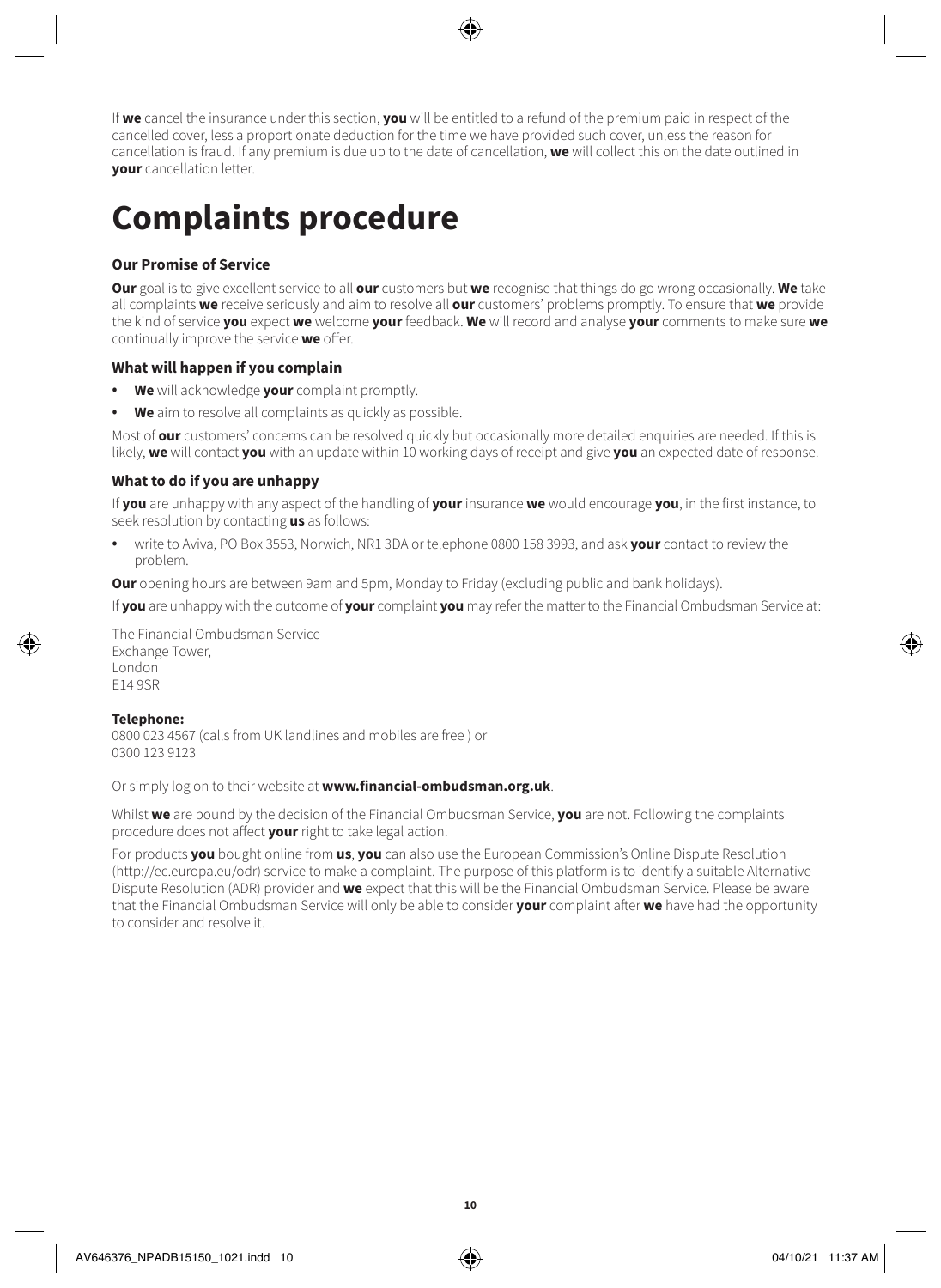# **General information**

This insurance is underwritten by Aviva Insurance Limited.

### **Our regulatory status**

**We** are authorised by the Prudential Regulation Authority and regulated by the Financial Conduct Authority and the Prudential Regulation Authority. **We** are registered as Aviva Insurance Limited, Pitheavlis, Perth, PH2 0NH and **our** firm's reference number is 202153.

**You** may check this information and obtain further information about how the Financial Conduct Authority protects **you** by visiting their website [www.fca.org.uk](http://www.fca.org.uk).

### **Use of language**

Unless otherwise agreed, the contractual terms and conditions and other information relating to this contract will be in English.

### **Choice of law**

The law of England and Wales will apply to this contract unless:

- 1. **you** and **we** agree otherwise; or
- 2. at the effective date of the contract **you** are a resident of Scotland or Northern Ireland, in which case (in the absence of agreement to the contrary) the law of that country will apply.

### **Data Protection – Privacy Notice**

Aviva Insurance Limited is the main company responsible for your Personal Information (known as the controller). Aviva UK Digital Limited act as an additional data controller for the sale and distribution of the product.

We collect and use Personal Information about you in relation to our products and services. Personal Information means any information relating to you or another living individual who is identifiable by us. The type of Personal Information we collect and use will depend on our relationship with you and may include more general information (e.g. your name, date of birth, contact details) or more sensitive information (e.g. details of your health or criminal convictions).

Some of the Personal Information we use may be provided to us by a third party. This may include information already held about you within the Aviva group, information we obtain from publicly available records, third parties and from industry databases, including fraud prevention agencies and databases.

This notice explains the most important aspects of how we use your Personal Information, but you can get more information by viewing our full privacy policy at [aviva.co.uk/privacypolicy](http://aviva.co.uk/privacypolicy) or requesting a copy by writing to us at: The Data Protection Team, Aviva, PO Box 7684, Pitheavlis, Perth PH2 1JR. If you are providing Personal Information about another person you should show them this notice.

We use your Personal Information for a number of purposes including providing our products and services and for fraud prevention.

We also use profiling and other data analysis to understand our customers better, e.g. what kind of content or products would be of most interest, and to predict the likelihood of certain events arising, e.g. to assess insurance risk or the likelihood of fraud.

We may carry out automated decision making to decide on what terms we can provide products and services, deal with claims and carry out fraud checks. More information about this, including your right to request that certain automated decisions we make have human involvement, can be found in the "Automated Decision Making" section of our full privacy policy.

We may process information from a credit reference agency, including a quotation search where you are offered an Aviva credit payment facility. More information about this can be found in the "Credit Reference Agencies" section of our full privacy policy.

We may use Personal Information we hold about you across the Aviva group for marketing purposes, including sending marketing communications in accordance with your preferences. If you wish to amend your marketing preferences please contact us at: [contactus@aviva.com](mailto:contactus@aviva.com) or by writing to us at: Aviva, Freepost, Mailing Exclusion Team, Unit 5, Wanlip Road Ind Est, Syston, Leicester, LE7 1PD. More information about this can be found in the "Marketing" section of our full privacy policy.

Your Personal Information may be shared with other Aviva group companies and third parties (including our suppliers such as those who provide claims services and regulatory and law enforcement bodies). We may transfer your Personal Information to countries outside of the UK but will always ensure appropriate safeguards are in place when doing so.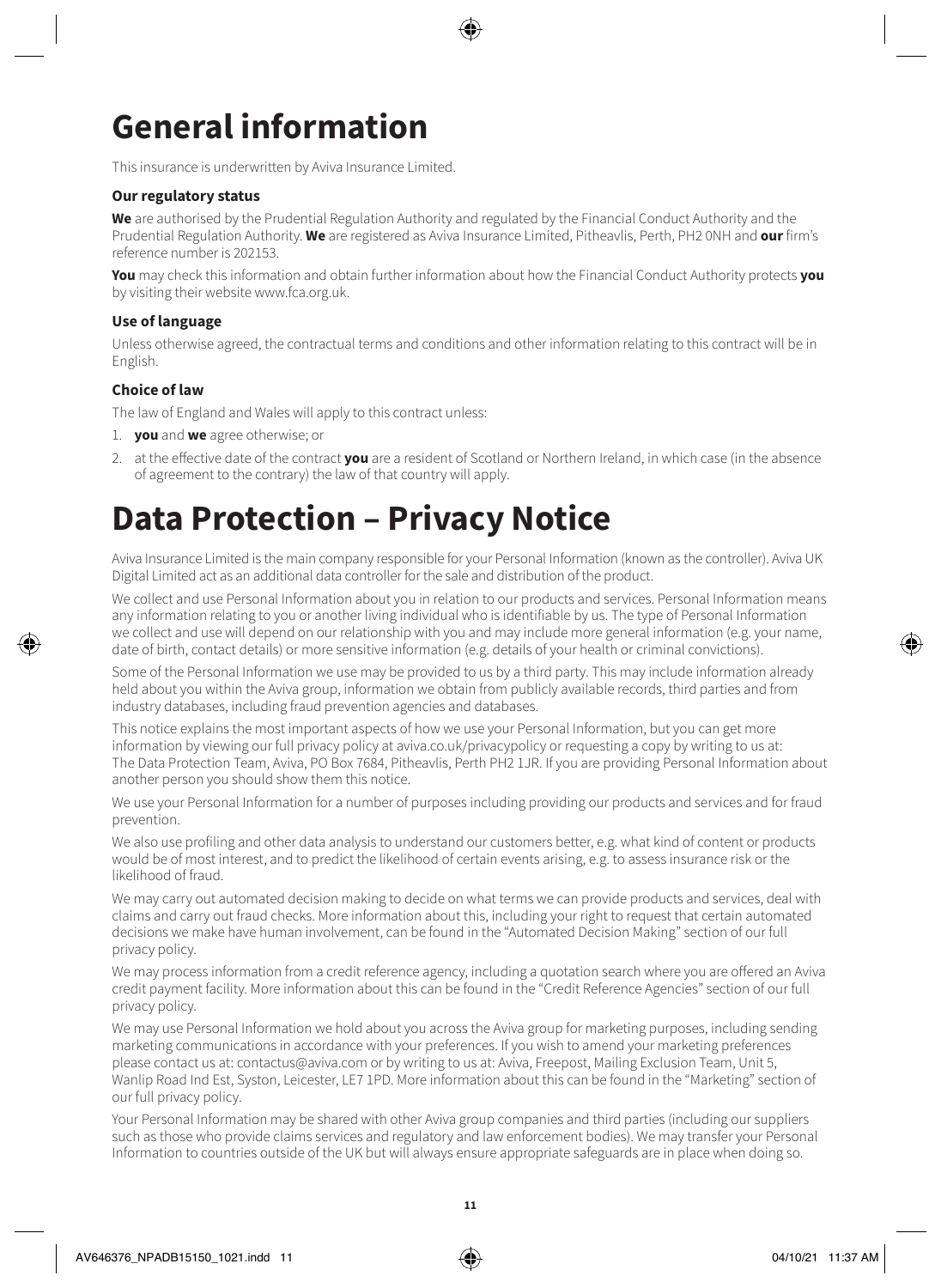You have certain data rights in relation to your Personal Information, including a right to access Personal Information, a right to correct inaccurate Personal Information and a right to erase or suspend our use of your Personal Information. These rights may also include a right to transfer your Personal Information to another organisation, a right to object to our use of your Personal Information, a right to withdraw consent and a right to complain to the data protection regulator. These rights may only apply in certain circumstances and are subject to certain exemptions. You can find out more about these rights in the "Data Rights" section of our full privacy policy or by contacting us at [dataprt@aviva.com.](mailto:dataprt@aviva.com)

### **Fraud prevention and detection**

In order to prevent and detect fraud we may at any time:

- Share information about you with other organisations and public bodies including the Police;
- Undertake credit searches and additional fraud searches;
- Check and/or file your details with fraud prevention agencies and databases, and if you give us false or inaccurate information and we suspect fraud, we will record this.

We can supply on request further details of the databases we access or contribute to. If you require further details please contact us.

### **Financial Services Compensation Scheme**

Depending on the circumstances of **your** claim **you** may be entitled to compensation from the Financial Services Compensation Scheme (FSCS) if **we** cannot meet **our** obligations. See [www.fscs.org.uk](http://www.fscs.org.uk) for more details.

### **Customers with disabilities**

**This policy and other associated documentation is also available in large print, audio and Braille. If you require any of these formats please contact us on 0800 158 3993 between 9am and 5pm Monday to Friday (excluding public and bank holidays)**

**or write to:**

**Aviva PO Box 3553 Norwich NR1 3DA**